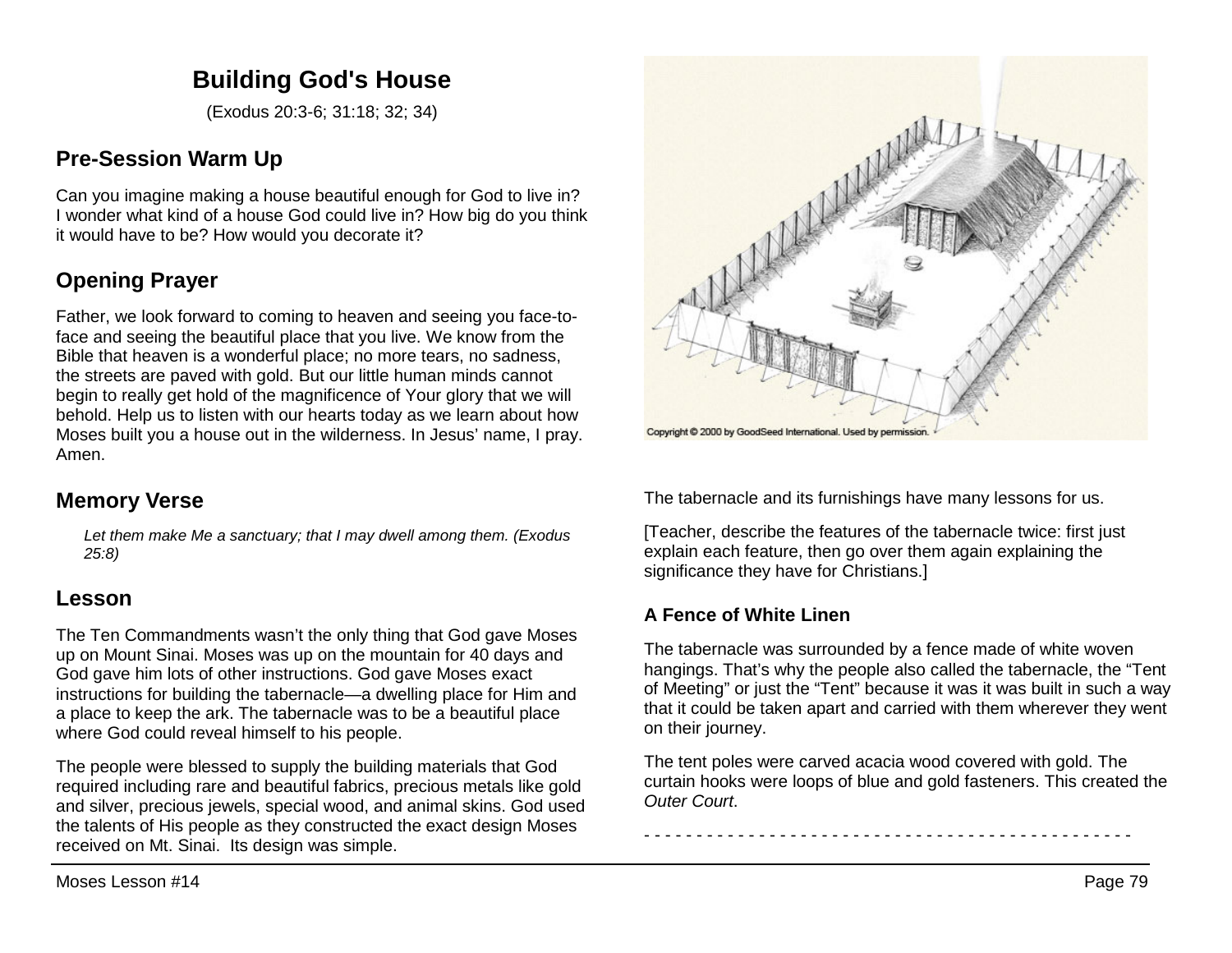The white linen fence was the first thing you saw when you came to the tabernacle. The white linen reminds us that we need to have our sins forgiven before we can approach God.

#### Psalm 51:7

*Purify me from my sins, and I will be clean; wash me, and I will be whiter than snow.*

### **Only One Gate**

There was only one entrance into the tabernacle. They called it *The Gate*.

- - - - - - - - - - - - - - - - - - - - - - - - - - - - - - - - - - - - - - - - - - - - - - -

This reminds us of Jesus:

John 10:9

*Yes, I am the gate. Those who come in through me will be saved. They will come and go freely and will find good pastures.* 

Jesus is the only way to get to God.

John 14:6

*Jesus told him, "I am the way, the truth, and the life. No one can come to the Father except through me."*

### **The Brazen Altar or Altar of Burnt Offering**

Upon entering the gate, the first thing you came upon was the *Brazen Altar* where you burned an animal offering.

- - - - - - - - - - - - - - - - - - - - - - - - - - - - - - - - - - - - - - - - - - - - - - -

The Altar was made out of wood, covered with bronze and it was set up on a mound of earth. The wood is a picture of the cross and bronze in the Bible always stands for judgment. This is a picture of Jesus lifted up on the cross where He took the judgment for our sins. John 1:29

*The next day John saw Jesus coming toward him and said, "Look! The Lamb of God who takes away the sin of the world!*

Jesus is the Lamb of God!

#### **The Laver**

The people could only come into the Outer Court to burn their animal sacrifice at the Brazen Altar. Only the priests went beyond the Bronze Altar to the *Laver*.

The Laver was a large bowl filled with water where the priests washed their hands and feet before entering the *Holy Place*. It was made of bronze and lined with mirrors so you could see your reflection in the water.

- - - - - - - - - - - - - - - - - - - - - - - - - - - - - - - - - - - - - - - - - - - - - - -

This is like the Word of God. When we look into God's Word it shows us what we are really like on the inside. When we see God's perfection in His Word, we become aware of just how far we miss the mark.

#### Romans 3:23

*For everyone has sinned; we all fall short of God's glorious standard.*

What should you do if you sin? How do you get clean again?

1 John 1:9

*But if we confess our sins to him, he is faithful and just to forgive us our sins and to cleanse us from all wickedness.*

After washing their hands and feet at the Laver, the priests could enter the Holy Place.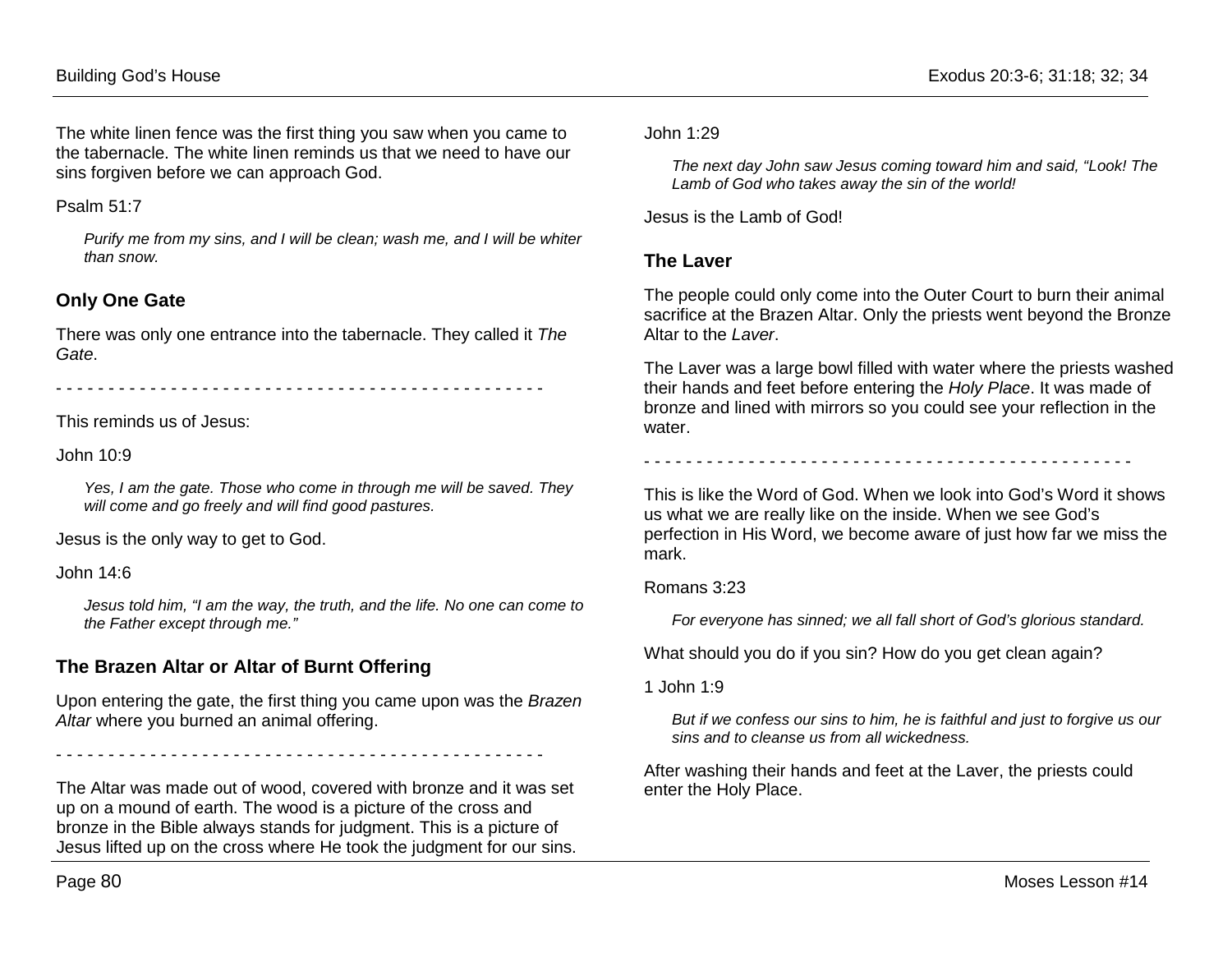### **The Holy Place**

Inside the court yard was another tent that had two rooms inside of it. The first room was called the *Holy Place* and the inner room was called the *Most Holy Place*. The whole thing was covered with animal skins to protect it from the sun and rain. Some people think they might have used the skin of dolphins or seals from the Red Sea.

There were three pieces of furniture in the Holy Place: the Golden Lamp Stand, the Table of Showbread, and the golden Altar of Incense.

### *The Golden Lamp Stand*

The *Golden Lamp Stand*, also called a Menorah, was a seven branched candle holder. It was filled with oil every day and never allowed to go out except when the tabernacle was being moved.

The Golden Lamp Stand reminds us of Jesus:

#### John 8:12

*Jesus spoke to the people once more and said, "I am the light of the world. If you follow me, you won't have to walk in darkness, because you will have the light that leads to life."*

- - - - - - - - - - - - - - - - - - - - - - - - - - - - - - - - - - - - - - - - - - - - - - -

Jesus is the light of the world that never goes out!

#### *Table of Showbread*

Once a week on the Sabbath, the priests baked twelve loaves of bread and put them on a table in the Holy Place called the *Table of Showbread*. At the end of the week the priests removed it and ate the old loaves right there in the Holy Place, and then put the freshly baked bread on the table.

- - - - - - - - - - - - - - - - - - - - - - - - - - - - - - - - - - - - - - - - - - - - - - -

Who does the bread remind you of? Jesus!

John 6:35

*Jesus replied, "I am the bread of life. Whoever comes to me will never be hungry again. Whoever believes in me will never be thirsty."*

The bread also speaks of our need for spiritual food.

Matthew 4:4

*But Jesus told him, "No! The Scriptures say, 'People do not live by bread alone, but by every word that comes from the mouth of God."*

We depend upon God's Word for our spiritual food. When we have communion and eat the bread, we remember that Jesus is the bread of life!

### *The Altar of Incense*

The *Altar of Incense* sat in front of the curtain that separated the Holy Place from the Most Holy Place. God commanded the priests to burn incense on the Golden Altar every morning and evening. The incense was to be left burning continually throughout the day and night as a pleasing aroma to the Lord.

- - - - - - - - - - - - - - - - - - - - - - - - - - - - - - - - - - - - - - - - - - - - - - -

The incense was a symbol of the prayers of the people going up to God.

Revelation 5:8b

*… they held gold bowls filled with incense, which are the prayers of God's people.*

The smoke from the burning incense is a picture of our prayers going up to heaven. Our prayers smell good to God.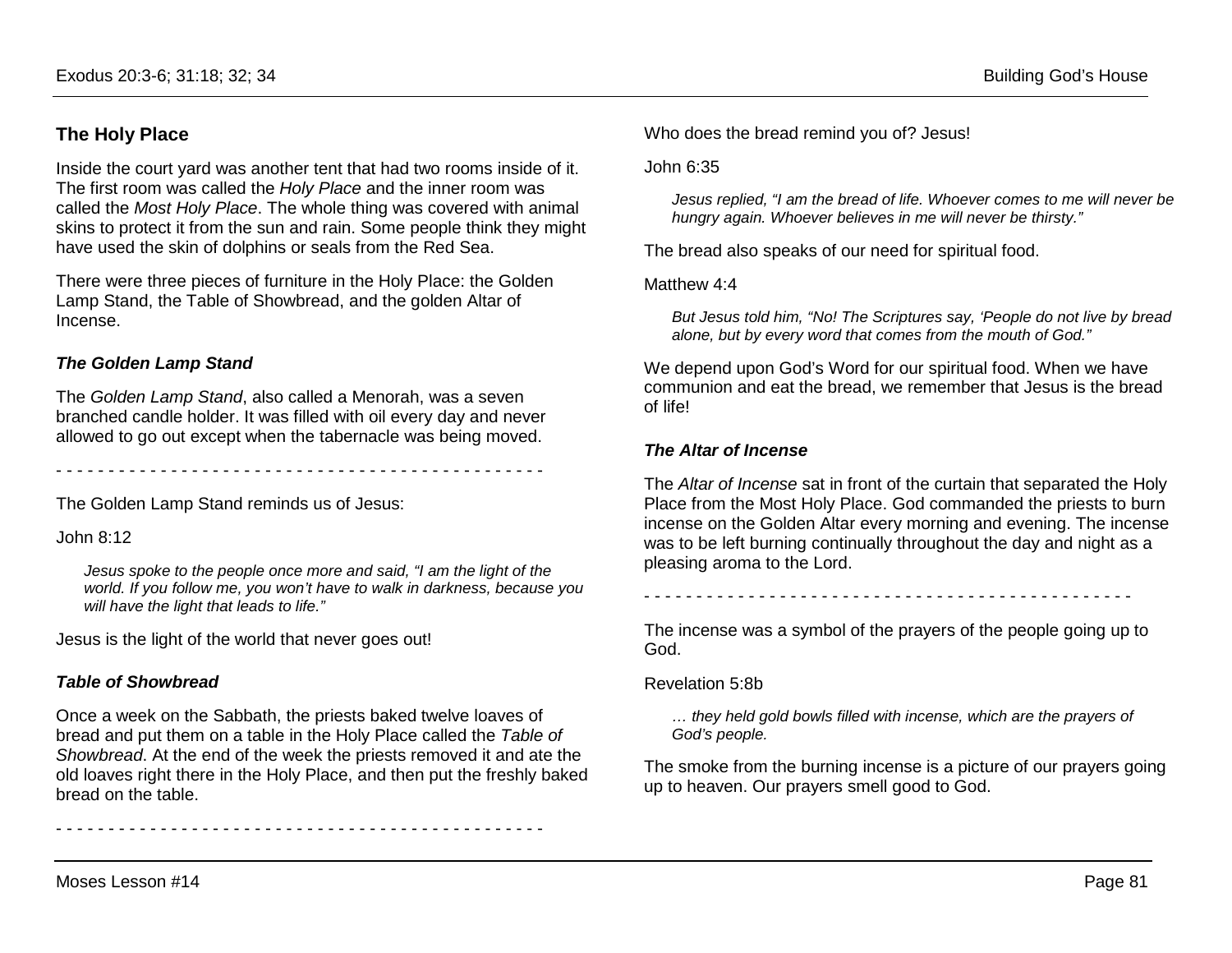### **Most Holy Place**

The *Most Holy Place*, also called the *Holy of Holies,* represents heaven itself, God's dwelling place. The High Priest was the only one who could enter the Most Holy Place and he could only go in there on one special day in the year. Anyone else who tried to enter it would die.

#### Hebrews 9:7

*But only the high priest ever entered the Most Holy Place, and only once a year. And he always offered blood for his own sins and for the sins the people had committed in ignorance.* 

The High Priest went into the Most Holy Place to meet with God and ask Him for forgiveness for the people.

- - - - - - - - - - - - - - - - - - - - - - - - - - - - - - - - - - - - - - - - - - - - - - -

Jesus is our High Priest!

Hebrews 4:14

*So then, since we have a great High Priest who has entered heaven, Jesus the Son of God, let us hold firmly to what we believe.*

A priest is anyone who represents God to people and presents people to God – a "Go Between". You and I are called to be priests.

#### *The Veil*

A *Veil* or curtain separated the Holy Place from the Most Holy Place. Women spun special threads out of gold and embroidered cherubim or angels using bright colored thread.

- - - - - - - - - - - - - - - - - - - - - - - - - - - - - - - - - - - - - - - - - - - - - - -

The veil represented the Lord's body which was broken for us. The moment Jesus died on the cross, God tore the veil from the top to the bottom.

Mark 15:37-38

*Then Jesus uttered another loud cry and breathed his last. And the curtain in the sanctuary of the Temple was torn in two, from top to bottom.*

Through Jesus, every believer can now enjoy direct access to God.

Hebrews 10:19-20

*And so, dear brothers and sisters, we can boldly enter heaven's Most Holy Place because of the blood of Jesus. By this death, Jesus opened a new and life-giving way through the curtain into the Most Holy Place.*

#### *Ark of the Covenant*

Inside the Most Holy Place was the Ark of the Covenant. It was a box that contained the stone tablets on which God had written the Ten Commandments, a pot filled with manna, and Aaron's rod.

#### Mercy Seat

The lid to the Ark was called the Mercy Seat. Every year, the high priest would enter the Most Holy Place and sprinkle blood from a bull onto the Mercy Seat. God promised that when He saw the blood, it would cover over man's sin.

#### Hebrews 9:22

*In fact, according to the law of Moses, nearly everything was purified with blood. For without the shedding of blood, there is no forgiveness.*

Before Jesus came and shed His blood for us, the high priest had to come in and do this every year using animal blood. But animal blood wasn't satisfactory. Jesus' blood has covered over our sins permanently.

- - - - - - - - - - - - - - - - - - - - - - - - - - - - - - - - - - - - - - - - - - - - - - -

When the tabernacle was completed, God blessed their handiwork by covering the tent with a cloud and filling the sanctuary with His glory.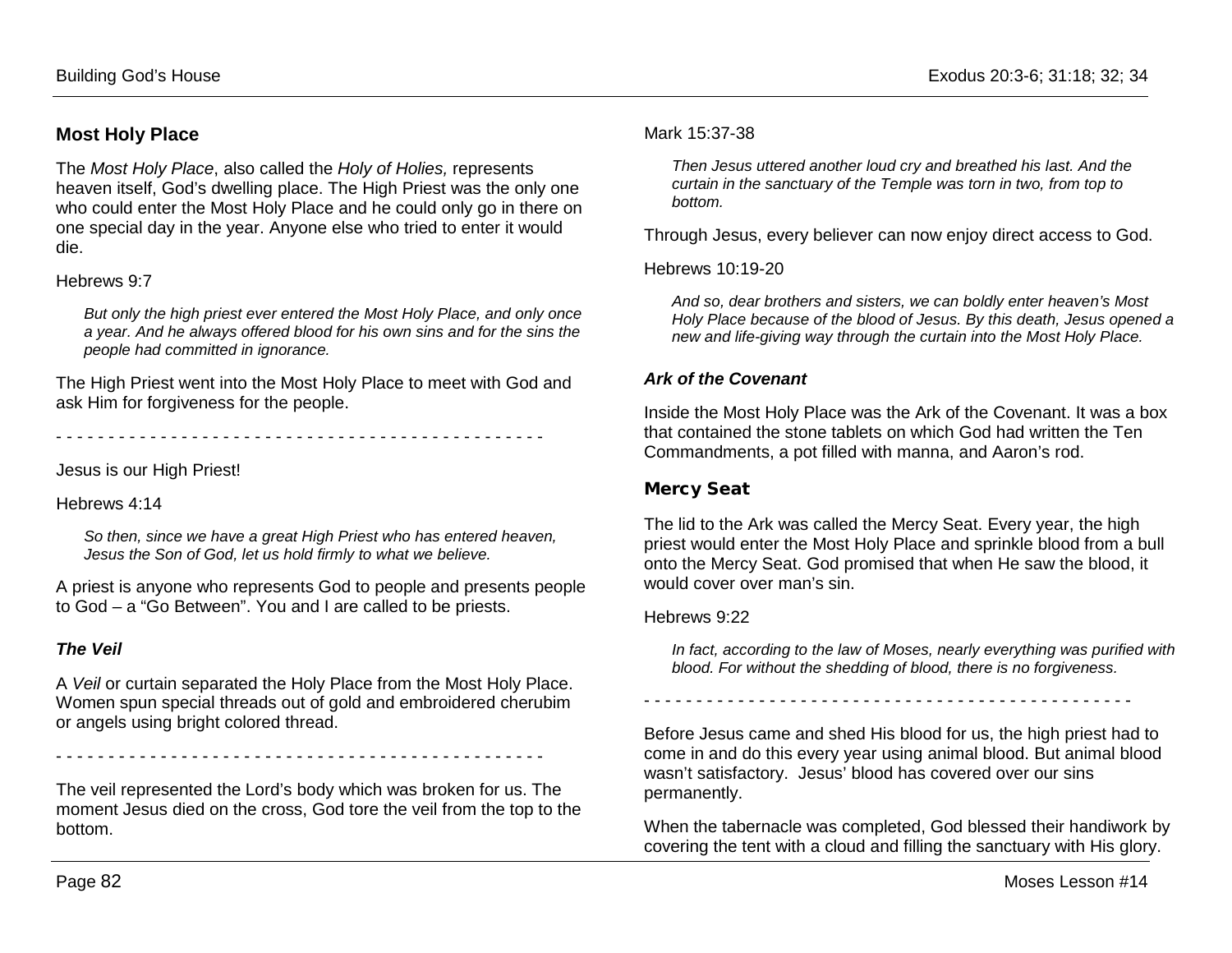## **Closing Prayer**

Father, we stand in awe of You for designing the tabernacle out there in the wilderness with so many signs pointing to Jesus. Jesus didn't even come on the scene for many hundreds of years, but you knew before the foundations of the world that we would need a Savior. Thank You for your wonderful plan to save me from my sins. Amen.

# **Learning Activities**

## **Craft Corner**

Make tabernacles out of shoe box lids:

- Paint the edges of a shoe box top white to represent white linen curtains that enclosed the outer court.
- Copy the Tabernacle patterns onto colored construction paper. Use yellow for the various pieces of furniture, purple for the Holy Place tent, and red for the roof of the Holy Place and the veil.
- Inside the shoe box lid create the Holy Place using the purple construction paper tent walls. Cut them out and fold on dotted lines.
- Fold a long side of the veil piece about  $\frac{1}{4}$  inch over tooth picks and glue in place to make the curtain entrance between the two rooms. The curtain will hang on the purple Holy Place tent walls.
- Have the children cut out the furniture pieces along the dotted lines leaving a long "tail" to fold under to glue or tape in the appropriate places.
- Have them label the Ark of the Covenant, The Holy Place, and the Most Holy Place or draw people or animals, as they wish.

## **Game Center**

Use the following review questions in a game of your choice:

- 1. What were the leaders of the tabernacle called? (Priests)
- 2. Name two of the three pieces of furniture that were placed in the Holy Place. (Lamp stand, Table of Showbread, and Incense Altar)
- 3. What piece of furniture was placed in the Most Holy Place? (Ark)
- 4. What piece of furniture was placed in the courtyard of the tabernacle? (Bronze Altar and Laver)
- 5. What piece of furniture contained the Ten Commandments, manna, and Aaron's rod? (Ark of the Covenant)
- 6. What piece of furniture burned oil to light the holy place? (Lamp stand)
- 7. Where did the priests offer incense every morning and night? (Incense Altar)
- 8. Where did the high priest sacrifice the animals? (Bronze Altar)
- 9. What was used for burnt offerings? (Bronze Altar)
- 10. What piece of furniture held 12 loaves of bread that represented the 12 tribes of Israel? (Table of Showbread)
- 11. What piece of furniture had a mercy seat with two golden angels on it? (Ark)
- 12. Where did God's presence dwell? (The Most Holy Place)
- 13. Where did Moses meet with God? (Mt. Sinai)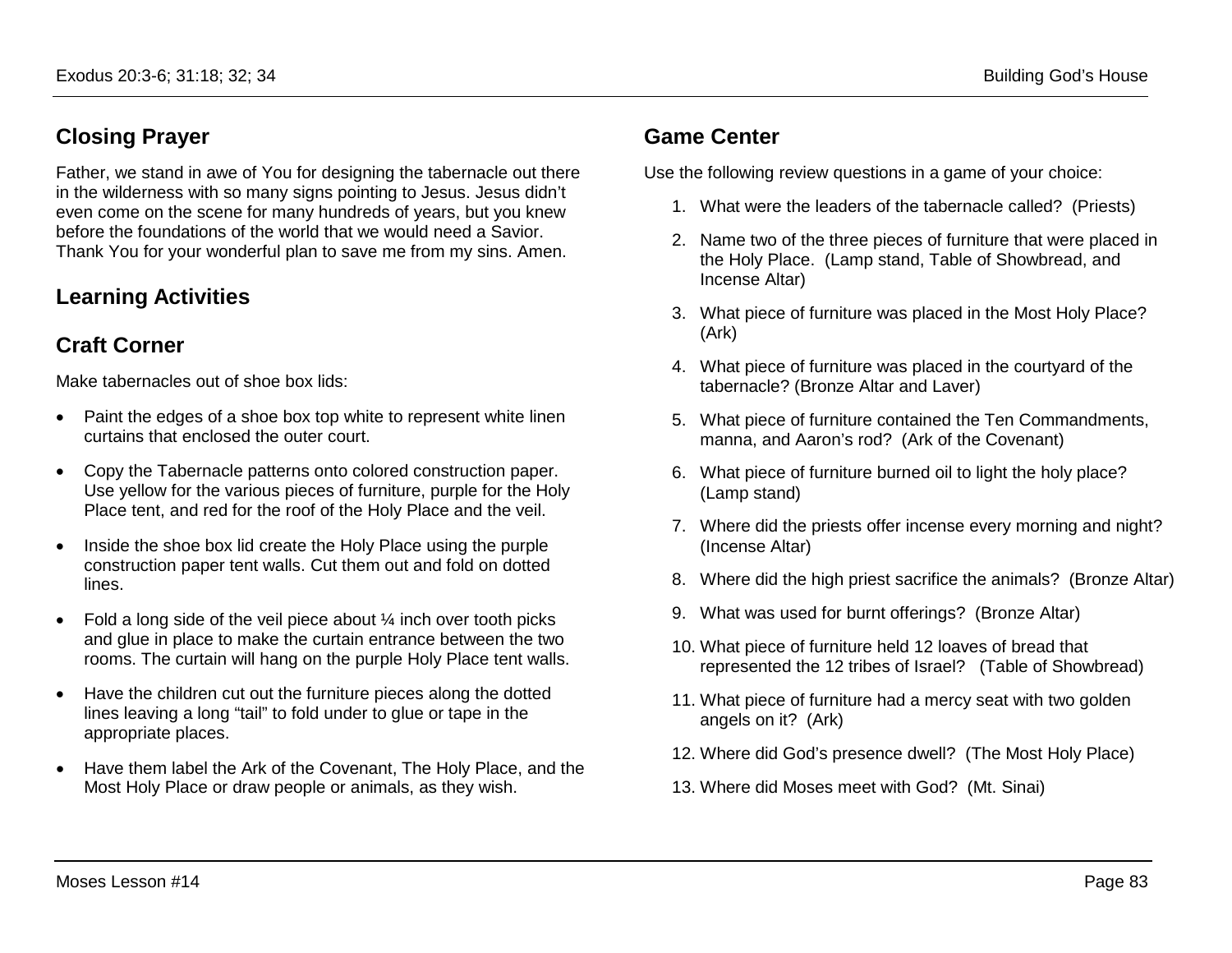